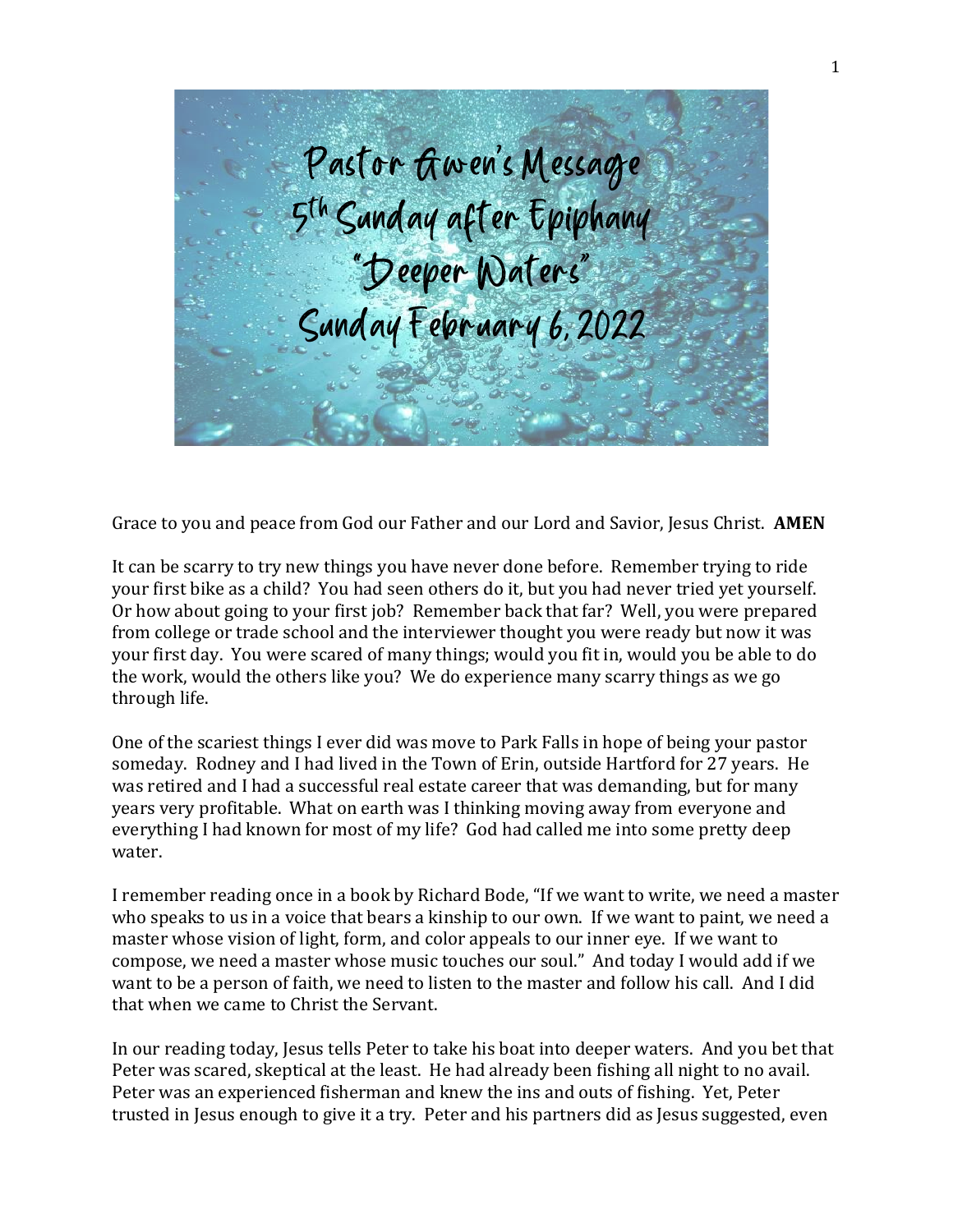though it went against what they thought best and ended up catching a boat load or two of fish.

These men, Peter included were experienced fishermen. They were taught to fish by their fathers and their fathers, fathers. They knew that by going into deeper waters might there be danger. After all that is the way, they had always fished, closer to shore. But now someone was challenging them to do it differently. And so, I suppose that they were a bit fearful. Possibly fearful for their safety or possibly fearful of failure. But they took the risk and trusted Jesus that they would have success.

Trust is not always easy. It means that we must move forward yielding to a higher power. We must listen to a different call if you will. Trusting that things will be Ok and turn out well is not always easy when your life or livelihood is on the line.

Peter and the other fishermen did need a little push to face this challenge set forth by Jesus. This was a bit outside of their comfort zone. But they were fishermen and needed to get a good catch. And Jesus must have thought that they could face the challenge, that they were prepared to face the deep waters. You do know that this Gospel story is not about fishing at all right? It is a story about trust, trusting Jesus. And He will never send us to a place of harm when we are not ready. Yet, He will challenge us into deeper waters to follow Him and go places we have never been before. It is all about trust. It is all about trusting the one who loved us so much that he was willing to give his life for us, Jesus.

The ending of this story has always troubled me. Peter and the others "left everything and followed him." Wow, what a conclusion to this great story. Did that really mean that they gave up their fishing careers, their homes and their families and followed Jesus. I doubt that is what happened. But I do think it was a moment where they took Jesus into their hearts and accepted His challenge to go into deeper waters, so to speak. I think that they shifted their thinking from the things of this world to the things of God. They now were looking at a new way of living out one's life in line with what they now believed to be a more important call.

Now because they realized their own human inadequacies and were overwhelmed with the power of Jesus, they would follow a different course for the next several years and fish for men. They would be helping others see the power of Jesus to change lives. They were called to tell others the good news of the Gospel of Jesus, where others who were lost could be saved. These men were not called because they had special qualifications, other than they followed Jesus' challenge to go out to the deep. They were called while they were doing what they usually did, fish. It was on their ground that they were called to follow, not in some holy temple. But their willingness to follow changed their lives.

And now a baseball story by Robert Morgan from More Real Stories for the Soul. One uncharacteristically awful afternoon during the 1050's, the Yankee superstar Mickey Mantle struck out three times in a row, and he was basically depressed. "When I got back to the clubhouse", he remembered, "I just sat down on my stool and held my head in my hands, like I was going to start crying. I heard someone come up to me, and it was little Tommy Berra, Yogi's son, standing there next to me. He tapped me on the knee, nice and soft and I figured he was going to say something nice to me like, 'You keep hanging in here'